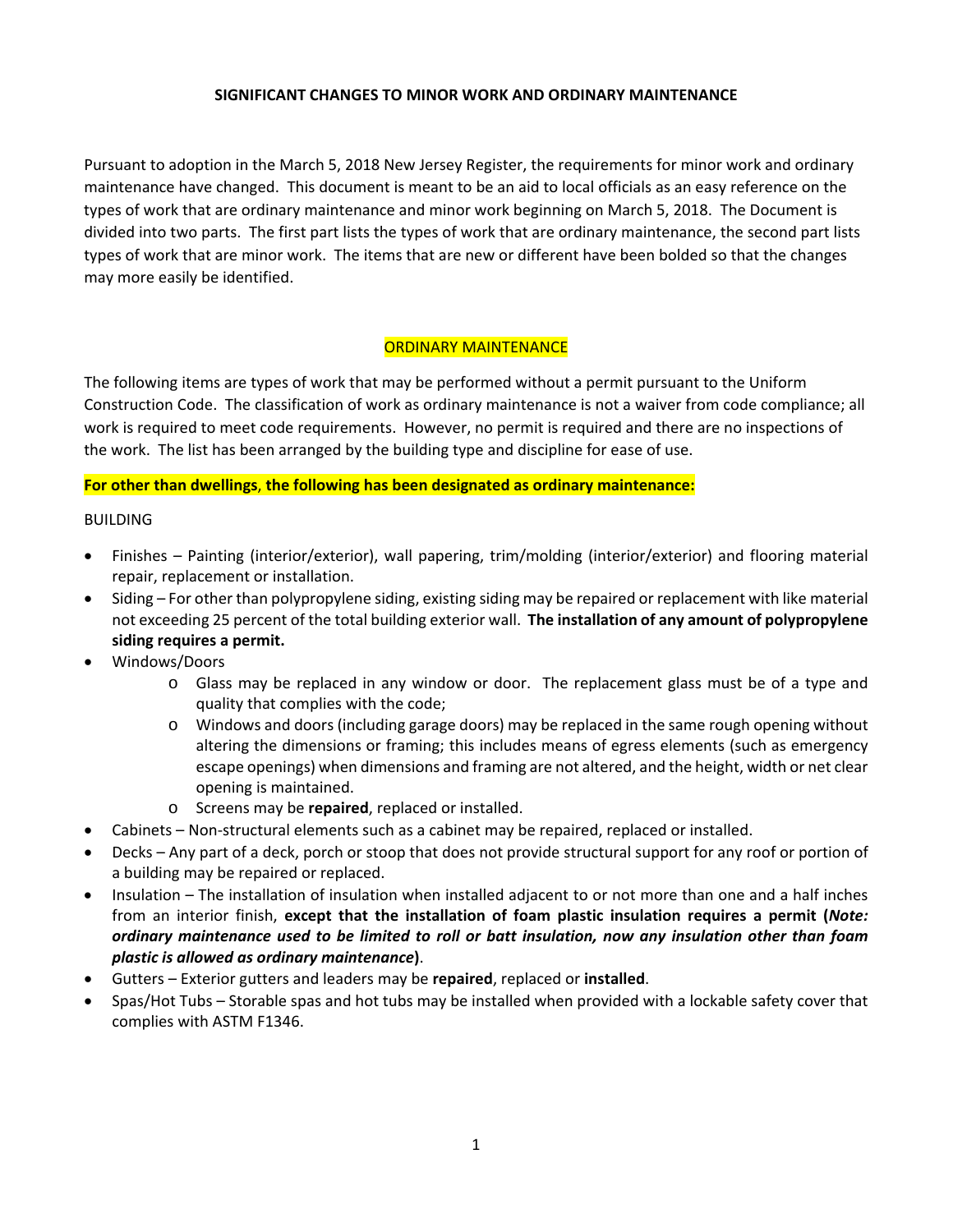# PLUMBING

- Fixtures and fixture parts **Fixtures may be replaced with a similar fixture provided that there no change in the piping arrangement (***Note: the replacement of fixtures was previously limited to single family dwellings, now fixtures may be replaced in all uses as ordinary maintenance***)**; faucets and working parts of faucets may be replaced; existing fixtures may be refinished (relining fixtures is not ordinary maintenance).
- Valves H**ose bib valves may be replaced provided that an approved atmospheric vacuum breaker is** provided (Note: the replacement of hose bibs used to be limited to single family dwellings, now they may *be replaced in all uses as ordinary maintenance***)**; valves and work parts of valves may be replaced **including shower or combination bath/shower valves (***Note: the replacement of shower valves used to be limited to single family dwellings now they may be replaced in all uses as ordinary maintenance***).**
- Ball Cocks Ball cocks may be replaced provided that an approved anti-siphon type is used.
- Piping repair/replacement **Piping may be replaced to repair a leak** (*Note: the repair of leaks used to be limited to replacement of piping between any two adjacent joints, that is no longer the case*).
- Appliance Replacements Domestic clothes washers and domestic dishwashers may be replaced.
- Traps Traps including traps on culinary sinks may be replaced.
- Drain cleaning Stoppages may be removed.

## ELECTRICAL

- Receptacles, switches and outlets Receptacles, switches, or lighting fixtures **that do not contain emergency battery packs**, may be replaced with a similar item. However, receptacles in locations where ground‐fault circuit interrupter protection, damp/wet, or tamper‐resistant must comply with Section 406.4(D) of the electrical subcode **(***Note: The limitation on 20 amps or less has been removed)*.
- Equipment Repairing any installed electrically operated equipment such as doorbells, communication systems, and any motor-operated device (In the event of a fire protection system being interrupted for repairs, the fire official is to be notified in accordance with the building subcode).
- Communications Wiring Communications wiring may be installed (i.e. Ch. 8 and data circuits between computers/information technology equipment from Article 725 of the electrical subcode) in a Class 3 structure (see N.J.A.C. 5:23‐4.3A), provided that the rearrangement does not involve penetration of a fire‐rated assembly and is not in a hazardous location (see Ch. 5 of the electrical subcode).
- Appliances Domestic dishwashers may be replaced.

## FIRE

- The replacement of sprinkler or smoke detector, **smoke alarm**, or heat detector heads with a like device.
- The repair or replacement of any component of a fire alarm or smoke and heat detection equipment (other than the replacement of a fire alarm control panel) may be repaired or replaced.
- The installation of battery-powered smoke alarms and the installation of battery-powered or plug in carbon monoxide alarms.

## MECHANICAL

- Motors, pumps and fans Motors pumps and fans of the same capacity may be replaced.
- Heating, supply and return piping and radiation elements The repair or replacement of heating supply and return piping and radiation elements where there is no rearrangement of the piping system.
- Duct work Duct work may be repaired or replaced.
- Air Conditioning Equipment Repair of air conditioning equipment and systems along with the repair or replacement of control devices for heating and air conditioning equipment.
- **Liquid applied chimney lining – The application of liquid applied lining material inside an existing chimney.**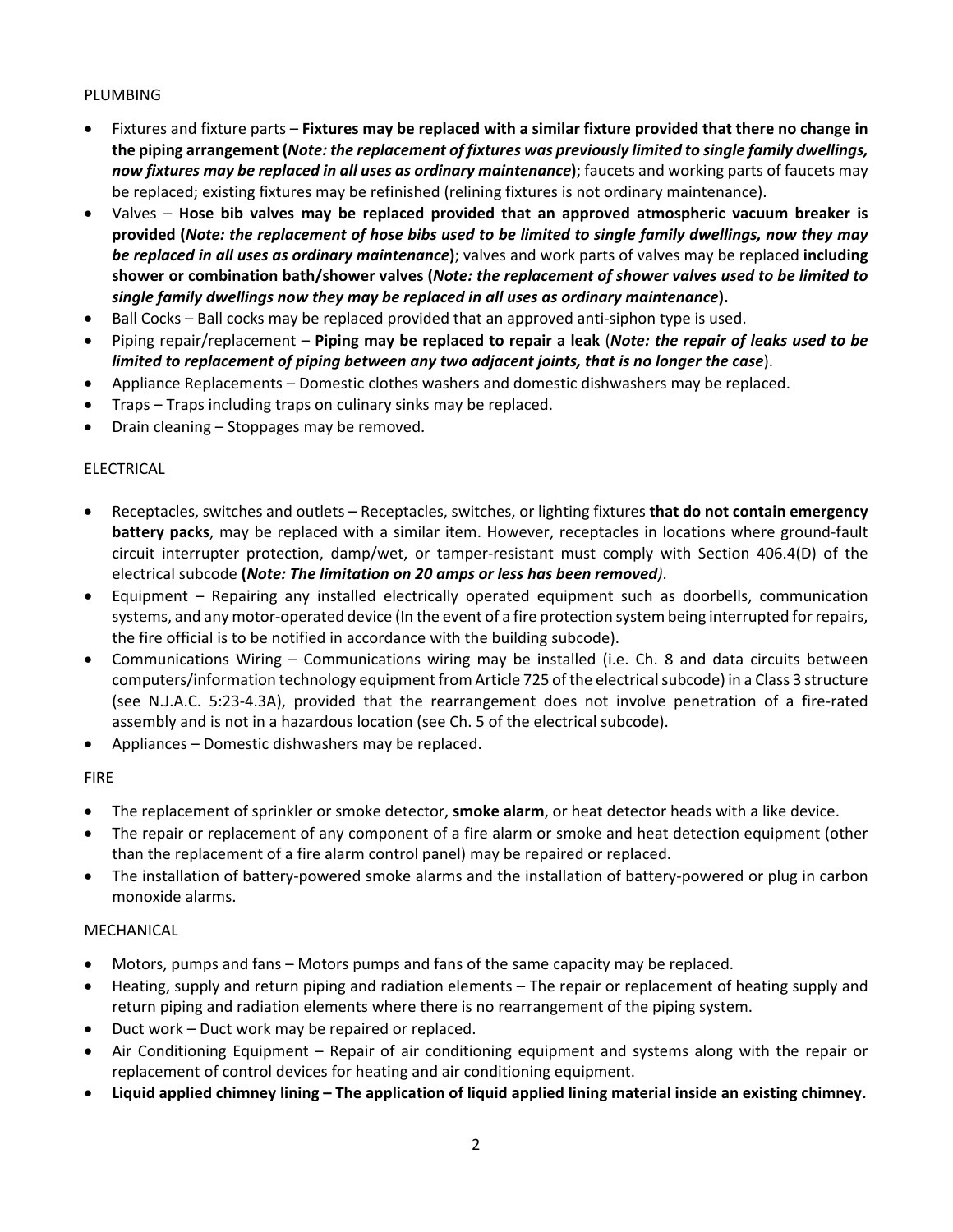Ordinary maintenance: For all dwellings, any work listed above is applicable to residential uses plus the **following:**

ELECTRICAL/MECHANICAL

- **Kitchen range hoods – Kitchen range hoods may be replaced provided that the replacement hood exhaust rate does not exceed the exhaust rate of the existing hood or the exhaust rate of the replacement hood does not exceed 400 cfm.**
- Replacement of domestic appliances  $$ 
	- o **Domestic** clothes dryers may be replaced provided that no change in fuel type, pipe size, or location or electrical characteristics is required.
	- o **Domestic** stoves and **domestic** ovens may be replaced provided no change in fuel type, **pipe size**, or location or electrical characteristics is required.
- Exhaust fans Bathroom exhaust fans may be replaced.

**Ordinary maintenance in one‐ and two‐family dwellings: Any work listed in the two categories above applicable to residential uses plus the following:**

#### BUILDING

- Finishes Installation, repair or replacement of interior finishes of less than 25 percent of the wall area **of the dwelling.** Thisshall include plastering and drywall installation. (1) Vinyl wall covering of any amount is ordinary maintenance; (2) Paneling is not ordinary maintenance.
- Non-structural components The repair or replacement of any non-structural component, such as a partition.
- Roofing **The repair or replacement (including total replacement) of any amount of existing roof covering on detached one‐ or two‐family dwellings.**
- **Siding – The repair or replacement of any amount of existing siding. Exception: The repair or replacement of polypropylene siding is not ordinary maintenance.**

# ELECTRICAL

- **Alarm systems – The installation of a burglar alarm, security system.**
- **Doorbells – Doorbells may be installed, repaired or replaced.**
- **Landscape irrigation systems – Plug‐in landscape irrigation unit under 30 volts may be installed.**

## MINOR WORK

Like ordinary maintenance, minor work is a category of work that requires less oversight than do construction projects that require plan review, a full permit, and inspections. Minor work requires a construction permit, but allows work to begin before the permit has been issued once notice of the work has been given to the local code enforcement agency. **The notice may be oral, written, or email.**

It is important to note that with the March 5 changes, minor work permits may be issued regardless of whether **there are prior approvals.** Those prior approvals do not need to be checked by the code official prior to issuing the permit. The applicant is responsible for ensuring that the prior approvals are satisfied. **Also, minor work**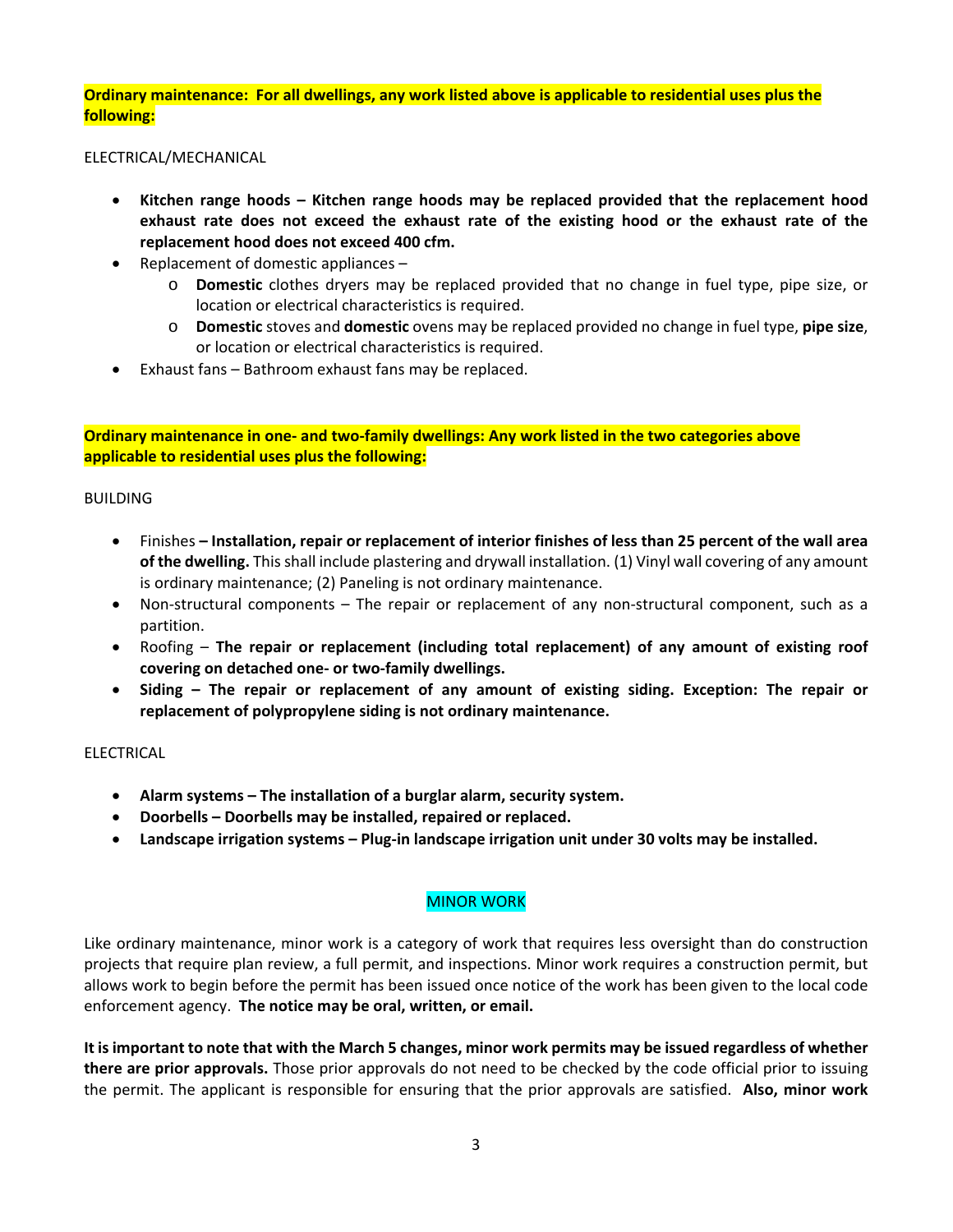permits no longer operate with a final inspection within 30 calendar days; when requested, up to three business **days are allotted to perform the inspection.** 

# **For other than dwellings**, the following has been designated as minor work:

BUILDING

- Porches The construction or total replacement of any porch or stoop that does not provide structural support for any roof or portion of a building.
- Repair and/or renovation work Repair and/or renovation work in a Group B, Group F, Group M, or Group S occupancy performed in accordance with N.J.A.C. 5:23‐6, not including work categorized as ordinary maintenance pursuant to N.J.A.C. 5:23‐2.7.
- Radon The installation of a radon mitigation system provided no new electrical work is required. (*Note:* this used to be limited to one- and two-family dwellings. Now the installation of radon mitigation systems *is minor work in all buildings, provided no new electrical work is required).*
- Elevators Minor work on elevator devices shall also mean and include work as outlined in N.J.A.C. 5:23‐ 12.8(b) and not involving any structural modification to a building.
- Partitions Repair or replacement with no reconfiguration of space or of any non-structural component such as a partition in structures other than one- and two-family dwellings (see ordinary maintenance oneand two-family dwellings).

## PLUMBING

- Piping Replacement of existing plumbing piping with new and approved material of like capacity.
- Drinking fountains The installation of drinking fountains and condensate drains in existing structures.
- Water Heaters The replacement of existing water heaters with new ones of like capacity.
- HVAC Equipment The replacement of existing boilers, warm air furnaces, air conditioning units and air conditioning condensing units with new appliances of like capacity.

## ELECTRICAL

- Communication wiring The installation of communications wiring in any Class 1 or Class 2 structure or any Class 3 structure involving the penetration of a fire-resistance rated assembly. Note: Communications wiring is any wiring covered by Chapter 8 of the electrical subcode, "including data circuits between computers/information technology equipment, which may be classified as communications circuits in accordance with Article 725 of the electrical subcode."
- Alarm systems The installation of a burglar alarm, security system, or doorbell in structures other than one‐ and two‐family dwellings (see ordinary maintenance for one‐ and two‐family dwellings). Exception: controlled, delayed, or sensor released egress doors.

## FIRE

 Alarm Systems – Any change of an existing transmission means from a digital alarm communicator transmitter to a fire alarm supervising station. (1) For the purposes of applying this provision, transmission means shall mean the existing phone line(s) that transmit fire alarm signals from a digital alarm communicator transmitter to the supervising station. A certified fire alarm service company, licensed fire alarm company or licensed electrical contractor shall submit Form F‐391 signed by the contractor to provide a verification statement in writing to the fire subcode official within 24 hours that all required signals remain operational after the new transmission means is installed.